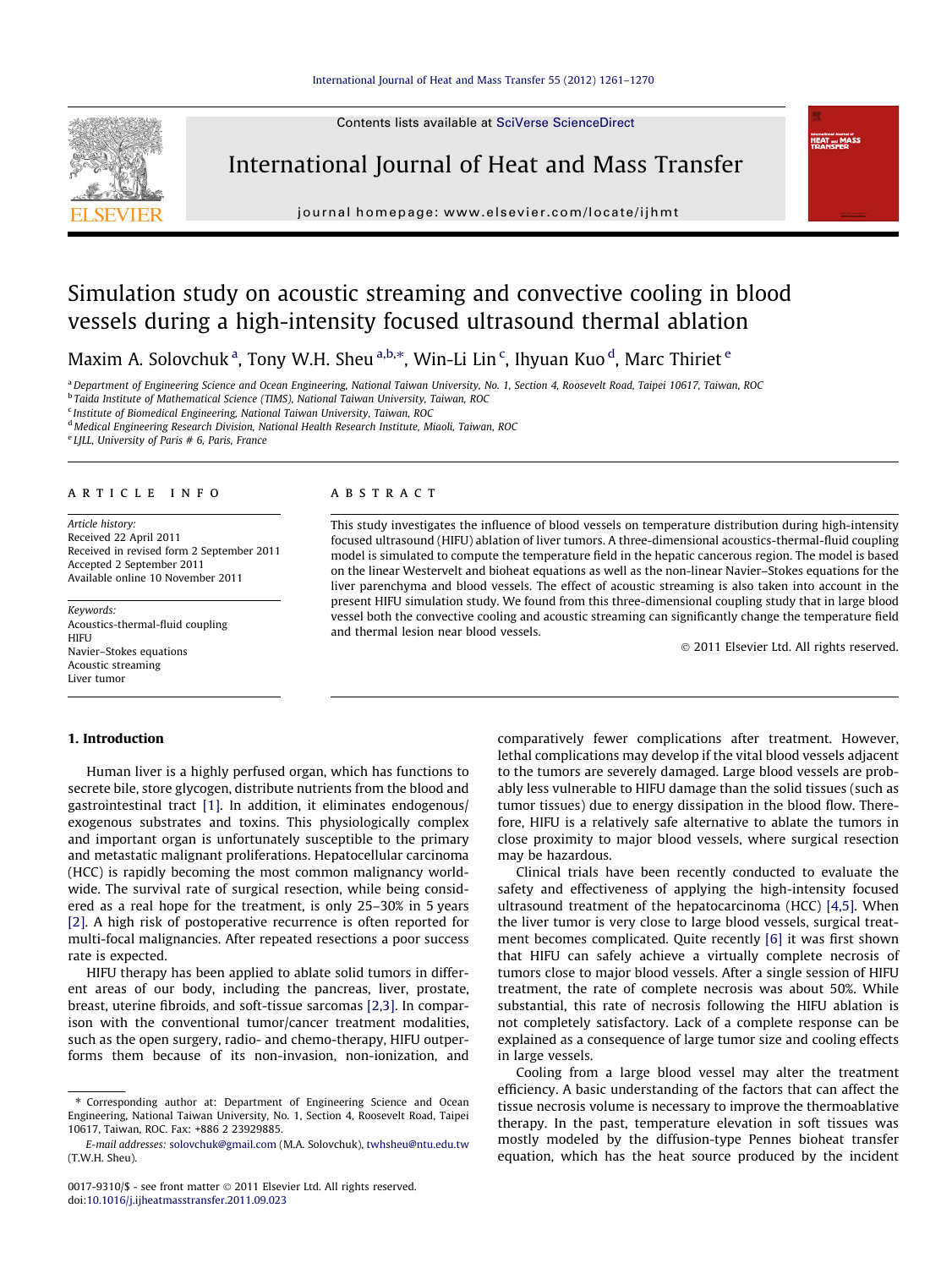| <b>Nomenclature</b>                 |                                                                                                                                                                                                   |                                          |                                                                                                                                                                                                  |
|-------------------------------------|---------------------------------------------------------------------------------------------------------------------------------------------------------------------------------------------------|------------------------------------------|--------------------------------------------------------------------------------------------------------------------------------------------------------------------------------------------------|
| $c_0$<br>k<br>$k_t$                 | speed of ultrasound in tissue, $m/s$<br>specific heat, $I/kg \text{ }^{\circ}C$<br>force vector per unit volume, $N/m3$<br>wave number<br>thermal conductivity of tissue, $W/m \text{ }^{\circ}C$ | y<br>Z<br>Greek symbols<br>α             | coordinate in the $y$ direction<br>coordinate in the z direction<br>absorption coefficient, Np/MHz m                                                                                             |
| p<br>P<br>q<br>$t_0$<br>$t_{final}$ | sound intensity, $W/m^2$<br>acoustic pressure, $N/m2$<br>fluid static pressure, $N/m2$<br>ultrasound power deposition, $W/m^3$<br>time, s<br>initial time, s<br>final time, s<br>temperature, °C  | $\delta$<br>Δ.<br>$\mu$<br>Ψ<br>$\omega$ | non-linearity coefficient<br>acoustic diffusivity<br>wavelength, m<br>shear viscosity of blood flow, kg/m s<br>density, $\text{kg/m}^3$<br>acoustic velocity potential<br>angular frequency, MHz |
| u<br>w<br>$W_b$                     | blood flow velocity, m/s<br>velocity in $z$ direction, $m/s$<br>blood perfusion rate, $\text{kg/m}^3$ s<br>coordinate in the x direction                                                          | <b>Subscripts</b><br>h                   | tissue<br>blood                                                                                                                                                                                  |
| x                                   |                                                                                                                                                                                                   |                                          |                                                                                                                                                                                                  |

acoustic wave and heat sink owing to the perfusion in capillaries [\[7\]](#page--1-0). The amount of removed heat can be estimated by averaging the effect of blood perfusion over all tissues. Homogenization assumption is probably no longer valid in modeling the temperature elevation in the regions containing some sufficiently large vessels, inside which the blood is flowing.

Both biologically relevant convective cooling in large blood vessels and perfusion cooling in microvasculatures need to be taken into account altogether. Inclusion of these two possible cooling means will greatly increase the modeling complexity since the equations of motion for the blood flow need to be solved together with the divergence-free velocity constraint equation. Curra et al. [\[8\]](#page--1-0) developed a model to determine the influence of blood flow on the temperature distribution in the tissue during the focused ultrasound surgery. Their model was constructed on the basis of acoustic and bioheat equations. The blood vessel was on the acoustic axis. Kolios et al. [\[9\]](#page--1-0) and Hariharan et al. [\[10\]](#page--1-0) studied the influence of large blood vessels on the lesion size. They considered also only the acoustic equation and bioheat equation. However for a real blood vessel it is necessary to take into account the blood flow motion governed by the non-linear hemodynamic equations. The 3D mathematical acoutics-thermal-fluid model presented in [\[11\]](#page--1-0) takes the additional acoustic streaming effect into account with an aim to show that the incident finite-amplitude ultrasound wave can affect the blood flow motion in large hepatic vessels and consequently the temperature distribution in tumor. In [\[11\]](#page--1-0) the numerical simulation was carried out in a patient specific liver geometry. The distance between the focal point and blood vessel was about 1 cm. It was shown that acoustic streaming can affect the blood flow distribution in hepatic arterial branches and lead to a mass flux redistribution. In the present work the simple geometry is considered to understand the effect of acoustic streaming on the temperature distribution. The blood vessel is parallel to the acoustic axis. So far no numerical result, which is computed from the heat transfer equation for large blood vessel and its surrounding tissue coupled with the non-linear hemodynamic equations with an acoustic streaming effect being considered, is ever reported for HIFU tumor ablation. The whole physics remains nowadays poorly understood.

## 2. Three-field coupling model

Intense ultrasound energy can be delivered to a small region of the targeted tissue. Absorption of energy of this sort in such area can, as a result, elevate tissue temperature to a certain high magnitude. Such a short-duration temperature increase can destroy tumoral cells with a high dividing rate, thus becoming more sensitive. For the sake of quantifying tissue response to an applied ultrasound, the biological structure in the region under current investigation needs to be taken into account.

#### 2.1. Acoustic equation for ultrasound propagation

The linear Westervelt wave equation [\[12\]](#page--1-0) given below for ultrasound pressure p will be employed to model the finite-amplitude wave propagation in a soft tissue:

$$
\nabla^2 p - \frac{1}{c_0^2} \frac{\partial^2 p}{\partial t^2} + \frac{\delta}{c_0^4} \frac{\partial^3 p}{\partial t^3} + \frac{\beta}{\rho_0 c_0^4} \frac{\partial^2 p^2}{\partial t^2} = 0
$$
 (1)

The first two terms govern the linear lossless wave propagating at a small-signal sound speed. The third term needs to be included in the current analysis due to thermal conductivity and fluid viscosity. In soft tissues, which are assumed to be thermoviscous, the acoustic diffusivity  $\delta$  accounts for the thermal and viscous losses in a fluid and is modeled by

$$
\delta = \frac{2c_0^3 \alpha}{\omega^2} \tag{2}
$$

In the above,  $\alpha$  denotes the acoustic absorption coefficient and  $\omega(\equiv 2\pi f)$  is the angular frequency. In the current HIFU numerical study, we neglect the non-linear effect, which will be the focus of our future study, for simplifying the analysis.

In this study each small element dS of the transducer surface is assumed to vibrate continuously at the same velocity  $u = u_0 exp(i\omega t)$  along the direction normal to the surface. The resulting linear wave equation can be transformed to the diffraction integral equation for the velocity potential as follows [\[13,14\]](#page--1-0)

$$
\psi_{\bar{p}} = \int \int_{S} \frac{u}{2\pi r} \exp^{-(\alpha + ik)r} dS \tag{3}
$$

In the above,  $r$  is the distance from the source point on the transducer surface  $dS$  to a field point  $\bar{p}$ , and  $k$  is the wave number. The pressure amplitude at point  $\bar{p}$  can be calculated from the following expression

$$
p_{\bar{p}} = ikc \rho_t \psi \tag{4}
$$

where  $\rho_t$  is the density of tissue, and c is the speed of ultrasound in tissues.